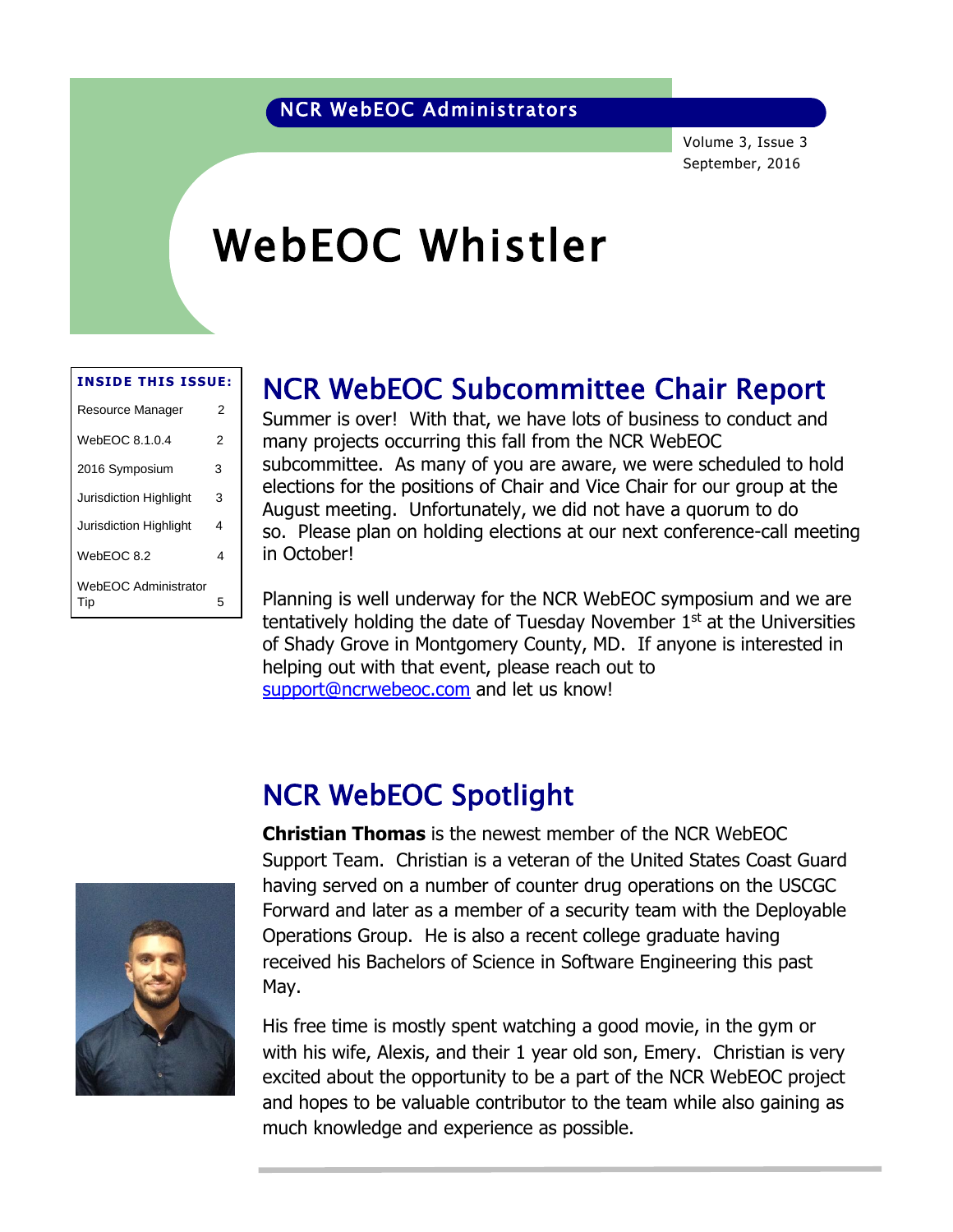### NCR Resource Manager Board Update

After several months of collaboration and data sifting, the Resource Management Working Group successfully reviewed, identified, and corrected errors in the data. Capability selection was also successfully organized and condensed appropriately. Loudoun has taken the initiative to pilot the board through a process of departmental collaboration and RM Working Group meetings. The working group is looking to release the board early Fall for NCR utilization.



### WebEOC 8.1.0.4

The WebEOC patch 8.1.0.4 has been released and an email was sent out asking the NCR WebEOC Administrators to coordinate with their IT staff to install the patch. This patch incorporates a fix to avoid users with edit permissions to an incident independent board from having full record deletion capability.



### Preparedness Quote

"Opportunity does not waste time with those who are unprepared"

**-- Idowu Koyenikan**

*If you have any content ideas or future information you would like to see included in this newsletter, please email support@ncrwebeoc.com*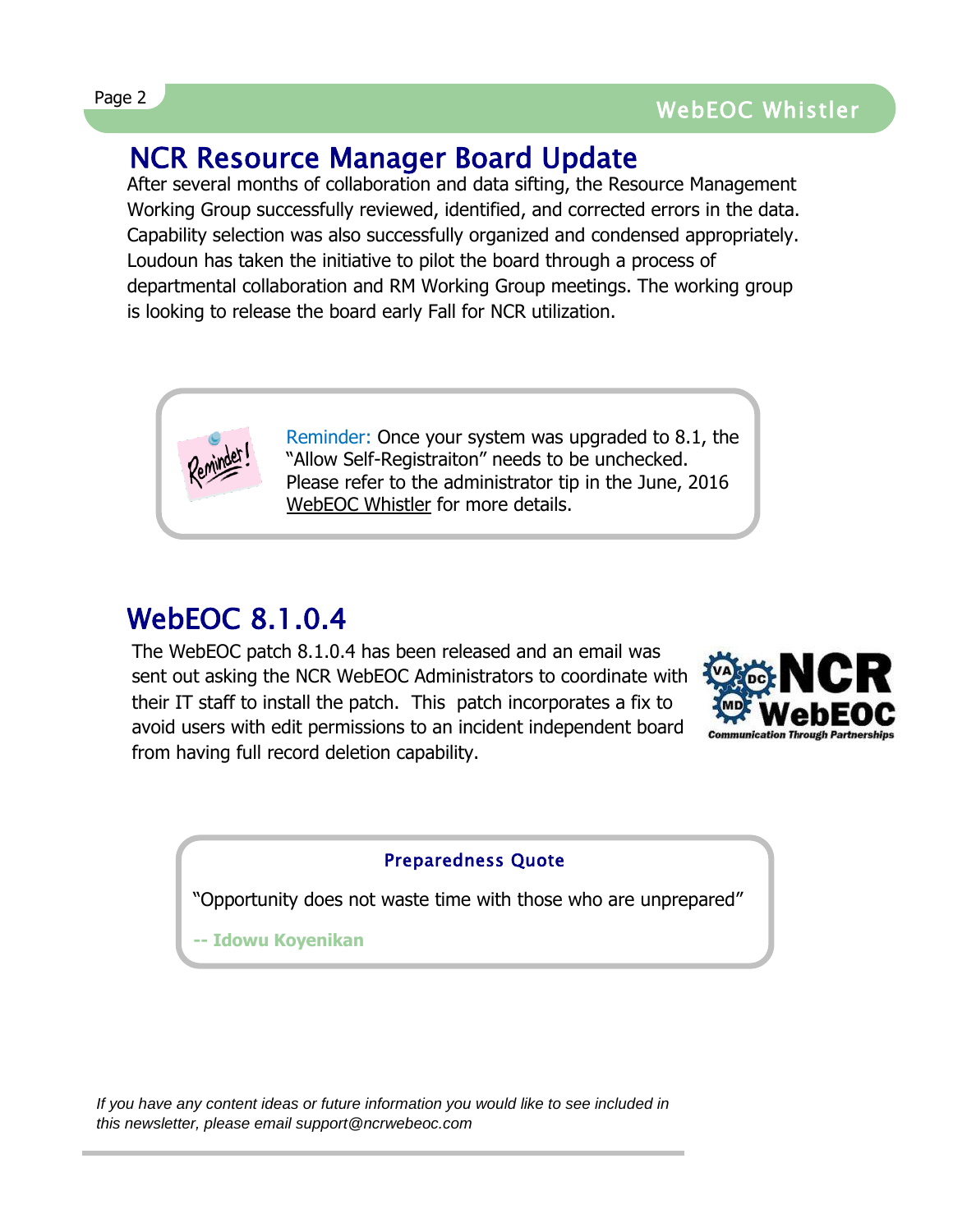## WebEOC Whistler Page 3 Page 3 WebEOC Whistler

### 2016 WebEOC Symposium Update

Mark your calendars for Tuesday, November 1, 2016 for the NCR WebEOC Mid-Atlantic Users' Symposium. The event is planned to take place at The Universities at Shady Grove in Rockville, Maryland. If you have any topics that you would like to suggest for the symposium, please email the planning committee chair, Matt Miziorko from at [matthias.miziorko@montgomerycountymd.gov](mailto:matthias.miziorko@montgomerycountymd.gov) .

## WebEOC Drills – Train Like you Fight

#### by Matt Miziorko, Montgomery County

**Montgomery County** has been utilizing WebEOC for almost a decade now, and it has proven to be an invaluable disaster management tool. But like all tools, it must be well maintained and frequently exercised. For those of us in the public safety realms, WebEOC becomes second nature after a short time. But this is not the case for our extended partner agencies, which only support emergency activities a few times per year. That combined with staff turnover and the relatively low number of Emergency Operations Center (EOC) activations during a given year can decrease WebEOC user proficiency.

To counter this, Montgomery County OEMHS has developed a series of monthly WebEOC drills for Continuity of Operations (COOP) and Emergency Management Group (EMG) users on the system to complete. These drills focus on basic concepts of WebEOC and are designed with several goals in mind: understanding how to process resource requests and find information, maintain proficiency in COOP planning and remembering log-in credentials.

Drills are sent to EMG and COOP users at the start of the month and focus on one feature of WebEOC. They are designed to take between 10 to 15 minutes, and must be completed by the end of the month. Compliance is tracked by the two local WebEOC administrators and sent to OEMHS leadership at the end of the year. Compliance statistics are also forwarded to the county's online statistical website *CountyStat* as well as any department manager that requests the information.

If you have any questions, you can email Jim McClelland (COOP Drills) at: [james.mcclelland@montgomerycountymd.gov](mailto:james.mcclelland@montgomerycountymd.gov) -OR-Matt Miziorko (EMG Drills) at: [matthias.miziorko@montgomerycountymd.gov](mailto:matthias.miziorko@montgomerycountymd.gov)

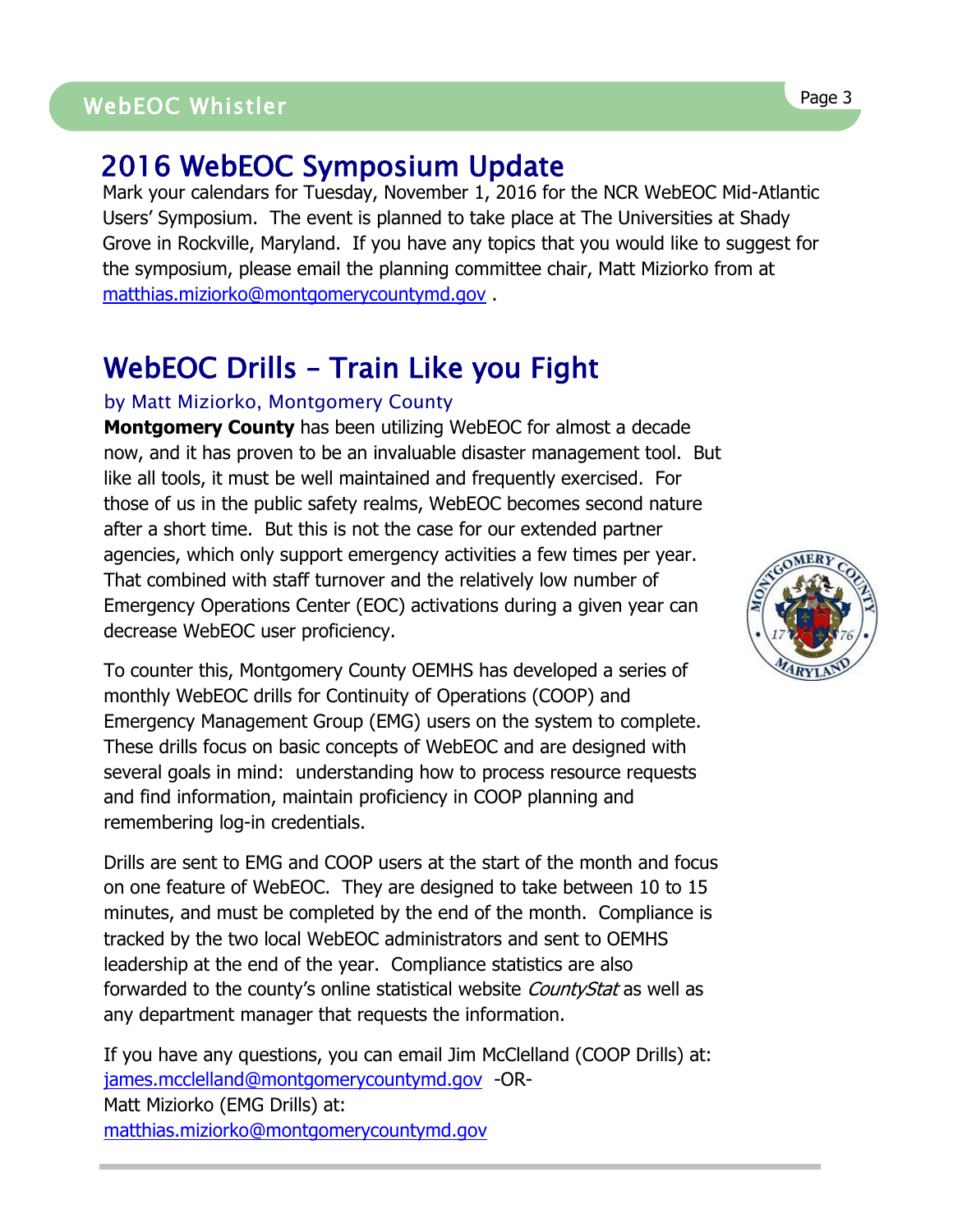## Metropolitan Washington Airports Authority WebEOC

### Update by Stephanie Murphy

On April 30, 2016, the **Metropolitan Washington Airports Authority (MWAA)** conducted it's first EOC exercise with the newly identified staff. Not only did we work on the fundamentals of notification, mobilization, and EOC activation, but we brought in Ms. Andrea Miller to train our staff for the first time in WebEOC. As an organization, we previously housed our WebEOC on an internal server, making it difficult to access WebEOC from anywhere else other than a network computer. Through many months and careful prodding, our WebEOC finally went live on an external server and everyone can now access our system.

The training was extremely timely and relevant as many of the staff present have never been exposed to WebEOC. Many are learning their EOC roles for the first time and getting an in depth training from the beginning was extremely beneficial. We also were able to get trained on the newest version of WebEOC which makes any transition that would have been necessary a moot point.

Although the Airports Authority does not use WebEOC for daily activities nor for small events, I am confident that if the time comes to use it for a major event, the EOC staff will be comfortable using it. Next time, I hope to conduct an actual exercise using WebEOC!

## WebEOC 8.2

We are proud to have been selected by Intermedix to once again perform Beta testing for the next major release, 8.2, of WebEOC. The kickoff meeting is scheduled for Wednesday, September 15, 2016. Once the beta 8.2 version is released, it will be installed on the NCR Test server for evaluation to provide feedback. Communication will be sent as we learn more and the beta version is ready for your review.

> Reminder: Please avoid using special characters, like the "&" in lists, position names, and groups. This can cause the boards to not function properly when used.